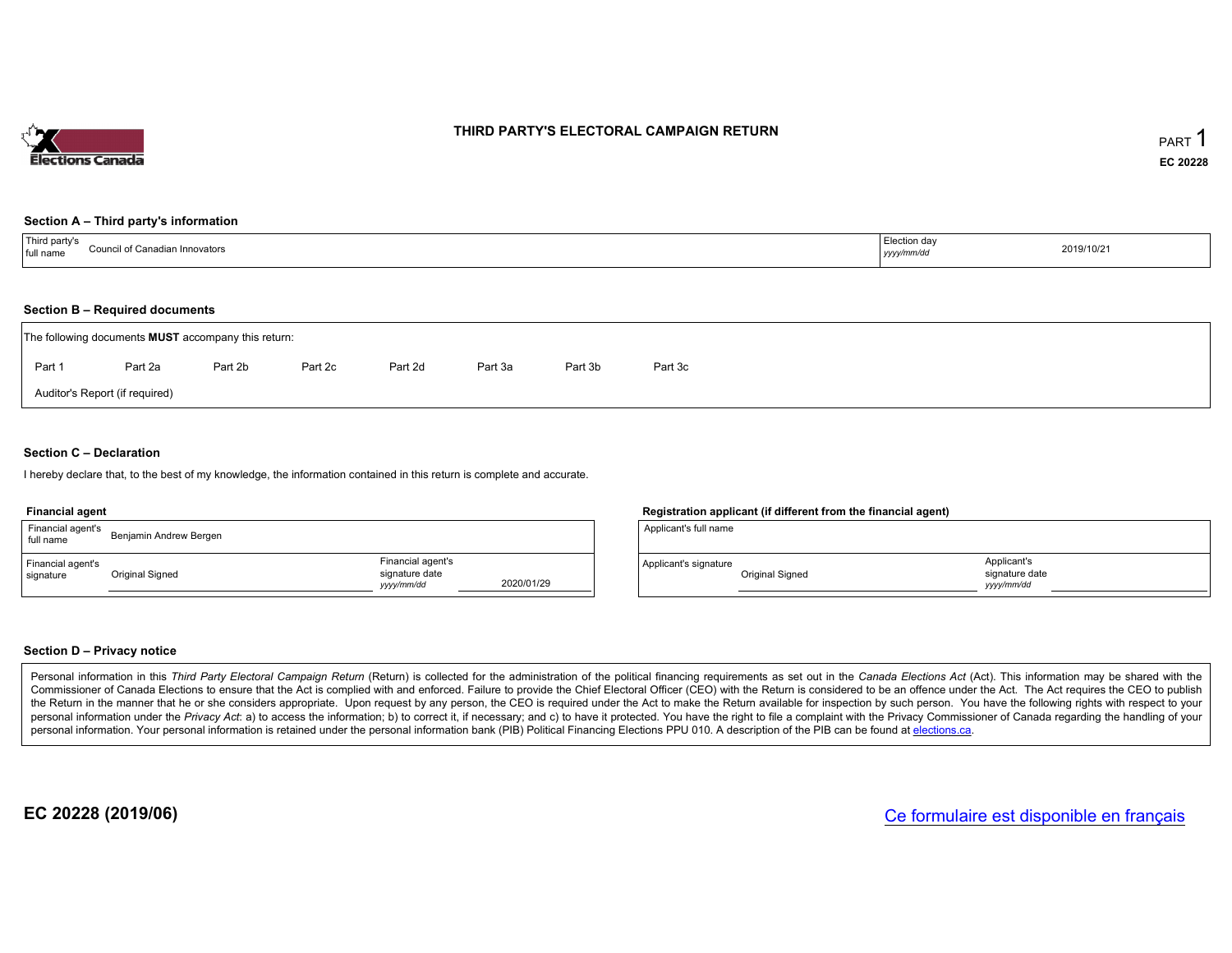

#### THIRD PARTY'S ELECTORAL CAMPAIGN RETURN Statement of monetary contributions received

| No.            | Full name                                                                           | <b>Street</b>                                    | <b>Street</b> |      |         | Prov./    | Postal  | Date                                                   | Individual | <b>Business /</b><br>Commercial | Government | <b>Trade union</b> | Corporation<br>without share | Unincorporated<br>organization or<br>association |
|----------------|-------------------------------------------------------------------------------------|--------------------------------------------------|---------------|------|---------|-----------|---------|--------------------------------------------------------|------------|---------------------------------|------------|--------------------|------------------------------|--------------------------------------------------|
|                |                                                                                     | no.                                              |               | Apt. | City    | Terr.     | code    | received<br>yyyy/mm/dd                                 |            | organization                    |            |                    | capital                      |                                                  |
| $\overline{1}$ |                                                                                     |                                                  |               |      |         |           |         |                                                        | \$         | \$                              | \$         | \$                 | \$                           | \$                                               |
|                | Council of Canadian Innovators                                                      |                                                  |               |      | Toronto | ON        | M5V 2Y1 | 2019/10/01                                             |            |                                 |            |                    | 12,000.00                    |                                                  |
|                |                                                                                     |                                                  |               |      |         |           |         |                                                        |            |                                 |            |                    |                              |                                                  |
|                |                                                                                     |                                                  |               |      |         |           |         |                                                        |            |                                 |            |                    |                              |                                                  |
|                |                                                                                     |                                                  |               |      |         |           |         |                                                        |            |                                 |            |                    |                              |                                                  |
|                |                                                                                     |                                                  |               |      |         |           |         |                                                        |            |                                 |            |                    |                              |                                                  |
|                |                                                                                     |                                                  |               |      |         |           |         |                                                        |            |                                 |            |                    |                              |                                                  |
|                |                                                                                     |                                                  |               |      |         |           |         |                                                        |            |                                 |            |                    |                              |                                                  |
|                |                                                                                     |                                                  |               |      |         |           |         |                                                        |            |                                 |            |                    |                              |                                                  |
|                |                                                                                     |                                                  |               |      |         |           |         |                                                        |            |                                 |            |                    |                              |                                                  |
|                |                                                                                     |                                                  |               |      |         |           |         |                                                        |            |                                 |            |                    |                              |                                                  |
|                |                                                                                     |                                                  |               |      |         |           |         |                                                        |            |                                 |            |                    |                              |                                                  |
|                |                                                                                     |                                                  |               |      |         |           |         |                                                        |            |                                 |            |                    |                              |                                                  |
|                |                                                                                     |                                                  |               |      |         |           |         |                                                        |            |                                 |            |                    |                              |                                                  |
|                |                                                                                     |                                                  |               |      |         |           |         |                                                        |            |                                 |            |                    |                              |                                                  |
|                |                                                                                     |                                                  |               |      |         |           |         | Totals carried forward from previous page \$           |            |                                 |            |                    |                              |                                                  |
|                | Total amount of monetary contributions by contributors who gave over \$200 (A)      |                                                  |               |      |         |           |         |                                                        |            |                                 |            |                    | 1.00                         |                                                  |
|                | Number of contributors who gave over \$200                                          |                                                  |               |      |         |           |         |                                                        |            |                                 |            |                    |                              |                                                  |
|                | Total amount of monetary contributions by contributors who gave \$200 or less $(B)$ |                                                  |               |      |         |           |         |                                                        |            |                                 |            |                    |                              |                                                  |
|                |                                                                                     | Number of contributors who gave \$200 or less    |               |      |         |           |         |                                                        |            |                                 |            |                    |                              |                                                  |
|                |                                                                                     | Total amount of all monetary contributions (A+B) |               |      |         | 12,000.00 |         |                                                        |            |                                 |            |                    |                              |                                                  |
|                |                                                                                     |                                                  |               |      |         |           |         | Number of contributors who gave monetary contributions |            |                                 |            |                    |                              |                                                  |

| party | Innovators<br>0.771171177 | oa<br>2019/10/21<br>,,,, | Page<br>ັ |
|-------|---------------------------|--------------------------|-----------|
|-------|---------------------------|--------------------------|-----------|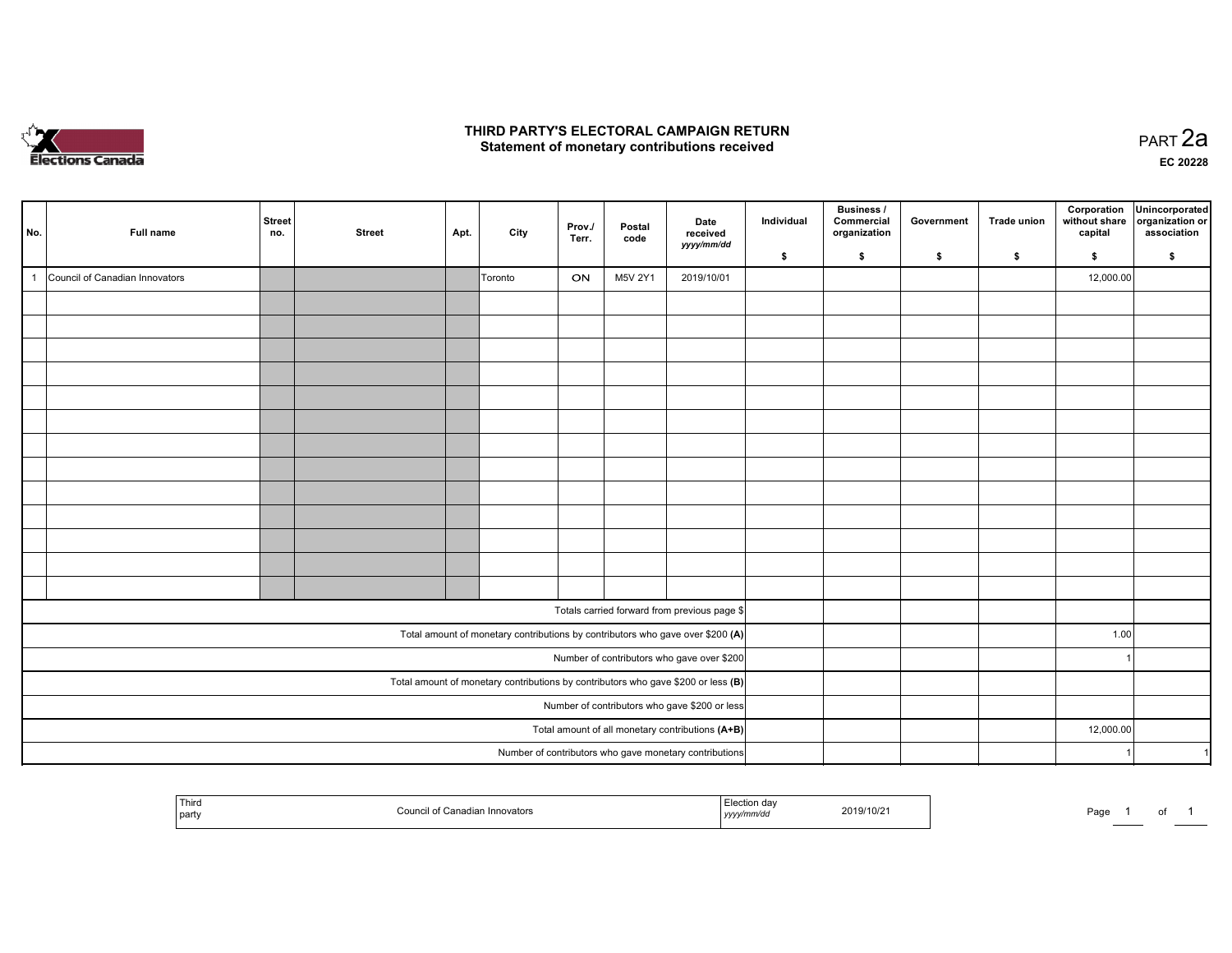

#### THIRD PARTY'S ELECTORAL CAMPAIGN RETURN Statement of non-monetary contributions received

| No. | Full name | Street<br>no.                                        | <b>Street</b> | Apt. | City | Prov./<br>Terr. | Postal<br>code | Date<br>received<br>yyyy/mm/dd                                                          | Individual | <b>Business /</b><br>Commercial<br>organization | Government | <b>Trade union</b> | Corporation<br>without share<br>capital | Unincorporated<br>organization or<br>association |
|-----|-----------|------------------------------------------------------|---------------|------|------|-----------------|----------------|-----------------------------------------------------------------------------------------|------------|-------------------------------------------------|------------|--------------------|-----------------------------------------|--------------------------------------------------|
|     |           |                                                      |               |      |      |                 |                |                                                                                         | \$         | \$                                              | \$         | \$                 | \$                                      | \$                                               |
|     |           |                                                      |               |      |      |                 |                |                                                                                         |            |                                                 |            |                    |                                         |                                                  |
|     |           |                                                      |               |      |      |                 |                |                                                                                         |            |                                                 |            |                    |                                         |                                                  |
|     |           |                                                      |               |      |      |                 |                |                                                                                         |            |                                                 |            |                    |                                         |                                                  |
|     |           |                                                      |               |      |      |                 |                |                                                                                         |            |                                                 |            |                    |                                         |                                                  |
|     |           |                                                      |               |      |      |                 |                |                                                                                         |            |                                                 |            |                    |                                         |                                                  |
|     |           |                                                      |               |      |      |                 |                |                                                                                         |            |                                                 |            |                    |                                         |                                                  |
|     |           |                                                      |               |      |      |                 |                |                                                                                         |            |                                                 |            |                    |                                         |                                                  |
|     |           |                                                      |               |      |      |                 |                |                                                                                         |            |                                                 |            |                    |                                         |                                                  |
|     |           |                                                      |               |      |      |                 |                |                                                                                         |            |                                                 |            |                    |                                         |                                                  |
|     |           |                                                      |               |      |      |                 |                |                                                                                         |            |                                                 |            |                    |                                         |                                                  |
|     |           |                                                      |               |      |      |                 |                |                                                                                         |            |                                                 |            |                    |                                         |                                                  |
|     |           |                                                      |               |      |      |                 |                |                                                                                         |            |                                                 |            |                    |                                         |                                                  |
|     |           |                                                      |               |      |      |                 |                |                                                                                         |            |                                                 |            |                    |                                         |                                                  |
|     |           |                                                      |               |      |      |                 |                |                                                                                         |            |                                                 |            |                    |                                         |                                                  |
|     |           |                                                      |               |      |      |                 |                | Totals carried forward from previous page \$                                            |            |                                                 |            |                    |                                         |                                                  |
|     |           |                                                      |               |      |      |                 |                | Total amount of non-monetary contributions by contributors who gave over \$200 (A)      |            |                                                 |            |                    |                                         |                                                  |
|     |           |                                                      |               |      |      |                 |                | Number of contributors who gave over \$200                                              |            |                                                 |            |                    |                                         |                                                  |
|     |           |                                                      |               |      |      |                 |                | Total amount of non-monetary contributions by contributors who gave \$200 or less $(B)$ |            |                                                 |            |                    |                                         |                                                  |
|     |           | Number of contributors who gave \$200 or less        |               |      |      |                 |                |                                                                                         |            |                                                 |            |                    |                                         |                                                  |
|     |           | Total amount of all non-monetary contributions (A+B) |               |      |      |                 |                |                                                                                         |            |                                                 |            |                    |                                         |                                                  |
|     |           |                                                      |               |      |      |                 |                | Number of contributors who gave non-monetary contributions                              |            |                                                 |            |                    |                                         |                                                  |

|  | Third<br>party | hovators | . <i>.</i> | 9/10/2 <sup>.</sup><br><b>ZU15</b> | au' |  |  |  |
|--|----------------|----------|------------|------------------------------------|-----|--|--|--|
|--|----------------|----------|------------|------------------------------------|-----|--|--|--|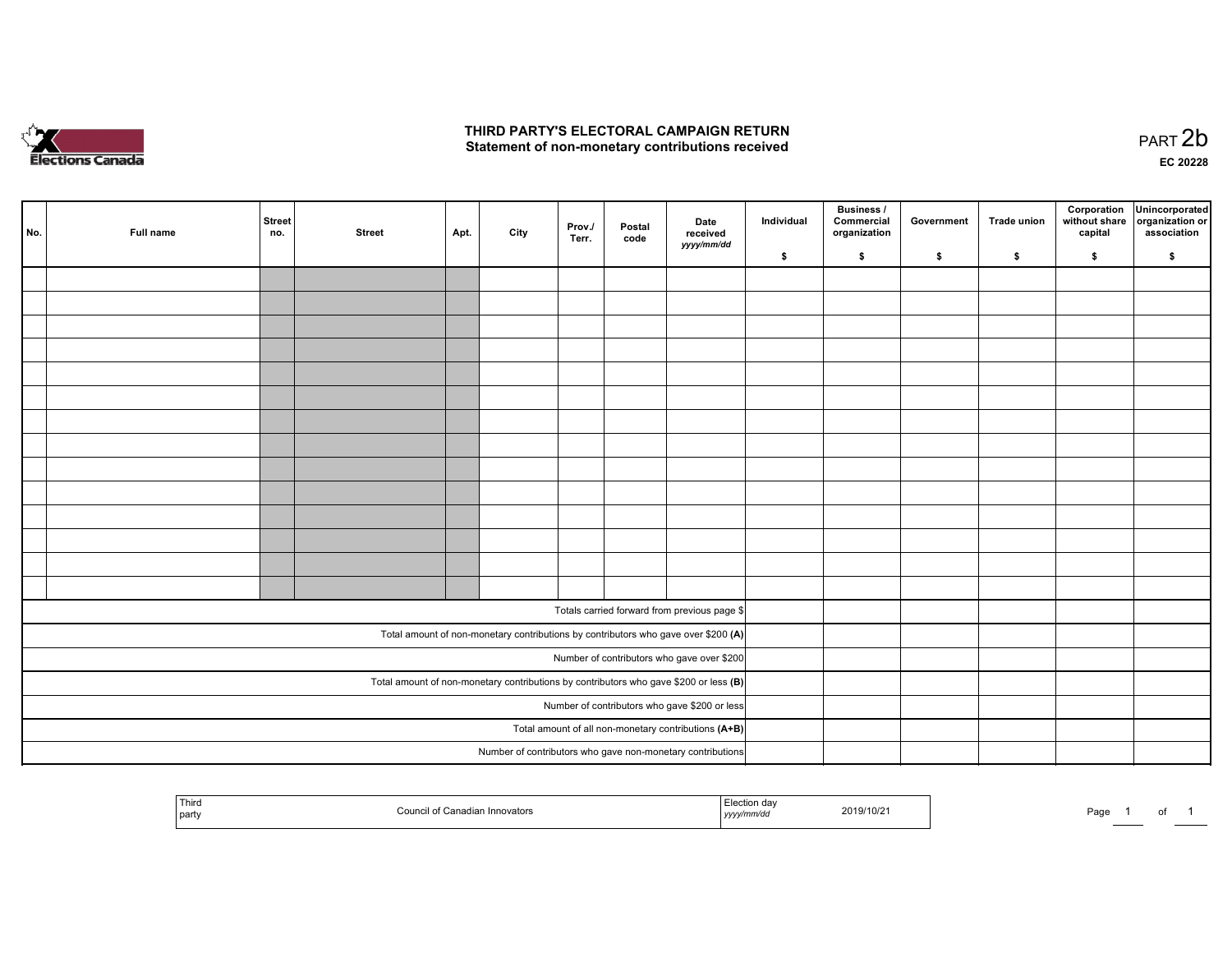

#### THIRD PARTY'S ELECTORAL CAMPAIGN RETURN PARTY'S ELECTORAL CAMPAIGN RETURN<br>Statement of operating loans received PART 2C

EC <sup>20228</sup>

| No. | Full name | Street<br>no. | <b>Street</b> | Apt. | City | Prov./<br>Terr. | Postal<br>code | Date<br>received<br>yyyy/mm/dd                                    | Individual | Business /<br>Commercial<br>organization | Government | Trade union | Corporation<br>without share<br>capital | Unincorporated<br>organization or<br>association |
|-----|-----------|---------------|---------------|------|------|-----------------|----------------|-------------------------------------------------------------------|------------|------------------------------------------|------------|-------------|-----------------------------------------|--------------------------------------------------|
|     |           |               |               |      |      |                 |                |                                                                   | \$         | \$                                       | \$         | \$          | \$                                      | \$                                               |
|     |           |               |               |      |      |                 |                |                                                                   |            |                                          |            |             |                                         |                                                  |
|     |           |               |               |      |      |                 |                |                                                                   |            |                                          |            |             |                                         |                                                  |
|     |           |               |               |      |      |                 |                |                                                                   |            |                                          |            |             |                                         |                                                  |
|     |           |               |               |      |      |                 |                |                                                                   |            |                                          |            |             |                                         |                                                  |
|     |           |               |               |      |      |                 |                |                                                                   |            |                                          |            |             |                                         |                                                  |
|     |           |               |               |      |      |                 |                |                                                                   |            |                                          |            |             |                                         |                                                  |
|     |           |               |               |      |      |                 |                |                                                                   |            |                                          |            |             |                                         |                                                  |
|     |           |               |               |      |      |                 |                |                                                                   |            |                                          |            |             |                                         |                                                  |
|     |           |               |               |      |      |                 |                |                                                                   |            |                                          |            |             |                                         |                                                  |
|     |           |               |               |      |      |                 |                |                                                                   |            |                                          |            |             |                                         |                                                  |
|     |           |               |               |      |      |                 |                |                                                                   |            |                                          |            |             |                                         |                                                  |
|     |           |               |               |      |      |                 |                |                                                                   |            |                                          |            |             |                                         |                                                  |
|     |           |               |               |      |      |                 |                |                                                                   |            |                                          |            |             |                                         |                                                  |
|     |           |               |               |      |      |                 |                |                                                                   |            |                                          |            |             |                                         |                                                  |
|     |           |               |               |      |      |                 |                | Totals carried forward from previous page \$                      |            |                                          |            |             |                                         |                                                  |
|     |           |               |               |      |      |                 |                | Total amount of loans by lenders who provided over \$200 (A)      |            |                                          |            |             |                                         |                                                  |
|     |           |               |               |      |      |                 |                | Number of lenders who provided over \$200                         |            |                                          |            |             |                                         |                                                  |
|     |           |               |               |      |      |                 |                | Total amount of loans by lenders who provided \$200 or less $(B)$ |            |                                          |            |             |                                         |                                                  |
|     |           |               |               |      |      |                 |                | Number of lenders who provided \$200 or less                      |            |                                          |            |             |                                         |                                                  |
|     |           |               |               |      |      |                 |                | Total amount of all loans (A+B)                                   |            |                                          |            |             |                                         |                                                  |
|     |           |               |               |      |      |                 |                | Number of all lenders who provided loans                          |            |                                          |            |             |                                         |                                                  |

| l Third<br>party | Concelion<br>Innovators<br>$\Gamma$ ound<br>. valiaulali 1 | Election dav<br>2019/10/21<br>,,,, | Page<br>. . |
|------------------|------------------------------------------------------------|------------------------------------|-------------|
|------------------|------------------------------------------------------------|------------------------------------|-------------|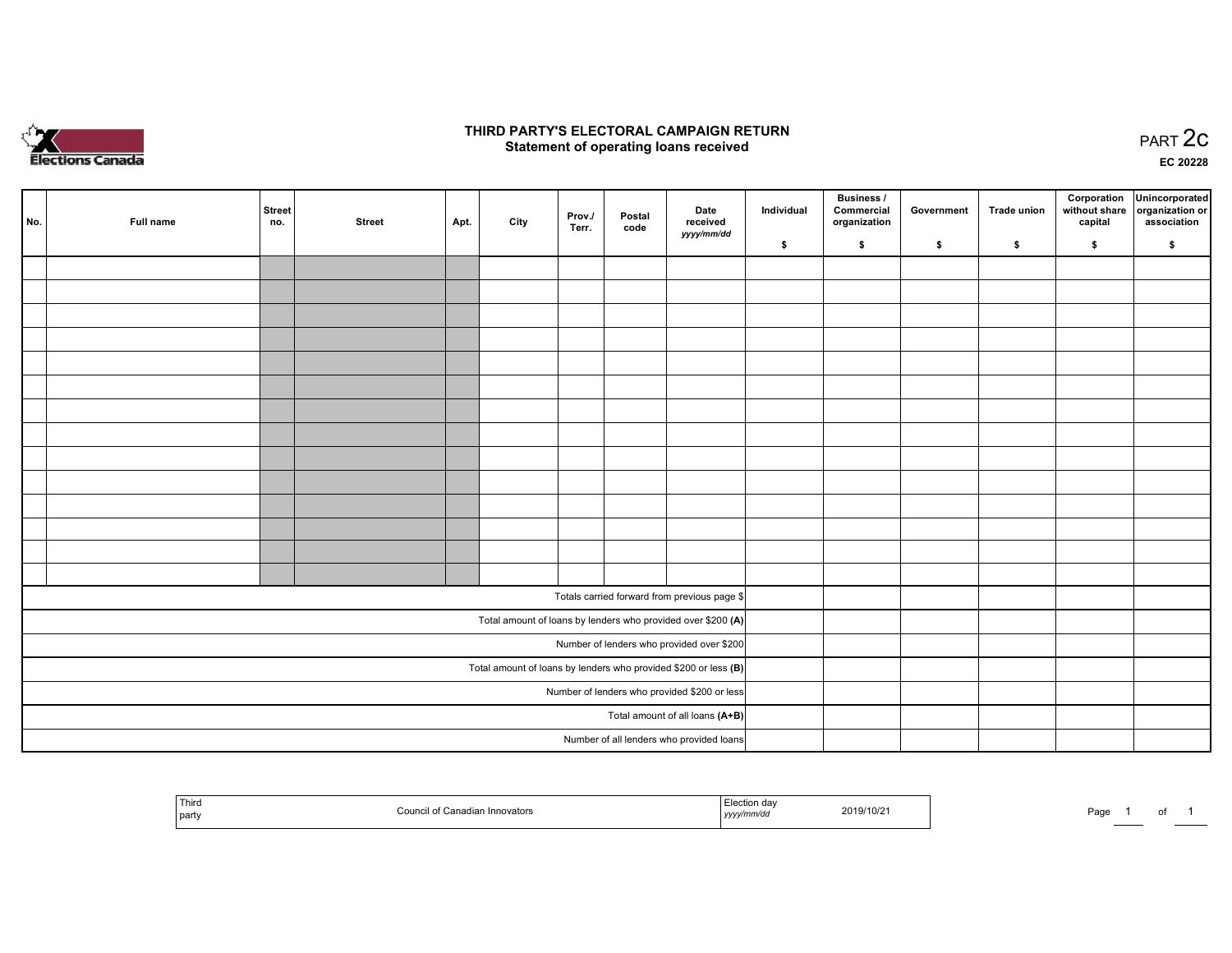# **Elections Canada**

#### THIRD PARTY'S ELECTORAL CAMPAIGN RETURN **Summary of inflows**  $\sigma$  of inflows  $\sigma$  inflows  $\sigma$  inflows  $\sigma$  inflows  $\sigma$

| No.   | Type of contributor / lender                    | <b>Monetary</b><br>contributions<br>(Part 2a)<br>\$ | Non-monetary<br>contributions<br>(Part 2b)<br>\$ | Loans<br>(Part 2c)<br>\$ | Total<br>\$ | Number of<br>contributors and<br>lenders |
|-------|-------------------------------------------------|-----------------------------------------------------|--------------------------------------------------|--------------------------|-------------|------------------------------------------|
|       |                                                 |                                                     |                                                  |                          |             |                                          |
| 1.    | Individuals                                     |                                                     |                                                  |                          |             |                                          |
|       | 2. Businesses / Commercial organizations        |                                                     |                                                  |                          |             |                                          |
|       | 3. Governments                                  |                                                     |                                                  |                          |             |                                          |
| 4.    | Trade unions                                    |                                                     |                                                  |                          |             |                                          |
| 5.    | Corporations without share capital              | 12,000.00                                           |                                                  |                          | 12,000.00   |                                          |
|       | 6. Unincorporated organizations or associations |                                                     |                                                  |                          |             |                                          |
| 7.    | Total (items 1 to 6)                            |                                                     |                                                  |                          | 12,000.00   |                                          |
| Total |                                                 |                                                     |                                                  |                          |             |                                          |
|       | 8. Amount of third party's resources used       |                                                     |                                                  |                          |             |                                          |
|       | 9. $\int$ Grand total (items 7 and 8)           |                                                     |                                                  |                          | 12,000.00   |                                          |

| Third<br>party | Canadian Innovators<br>vallaular<br>. | tion dav:<br>.<br>yyyy/mm/dd<br>. | 2019/10/21 |
|----------------|---------------------------------------|-----------------------------------|------------|
|----------------|---------------------------------------|-----------------------------------|------------|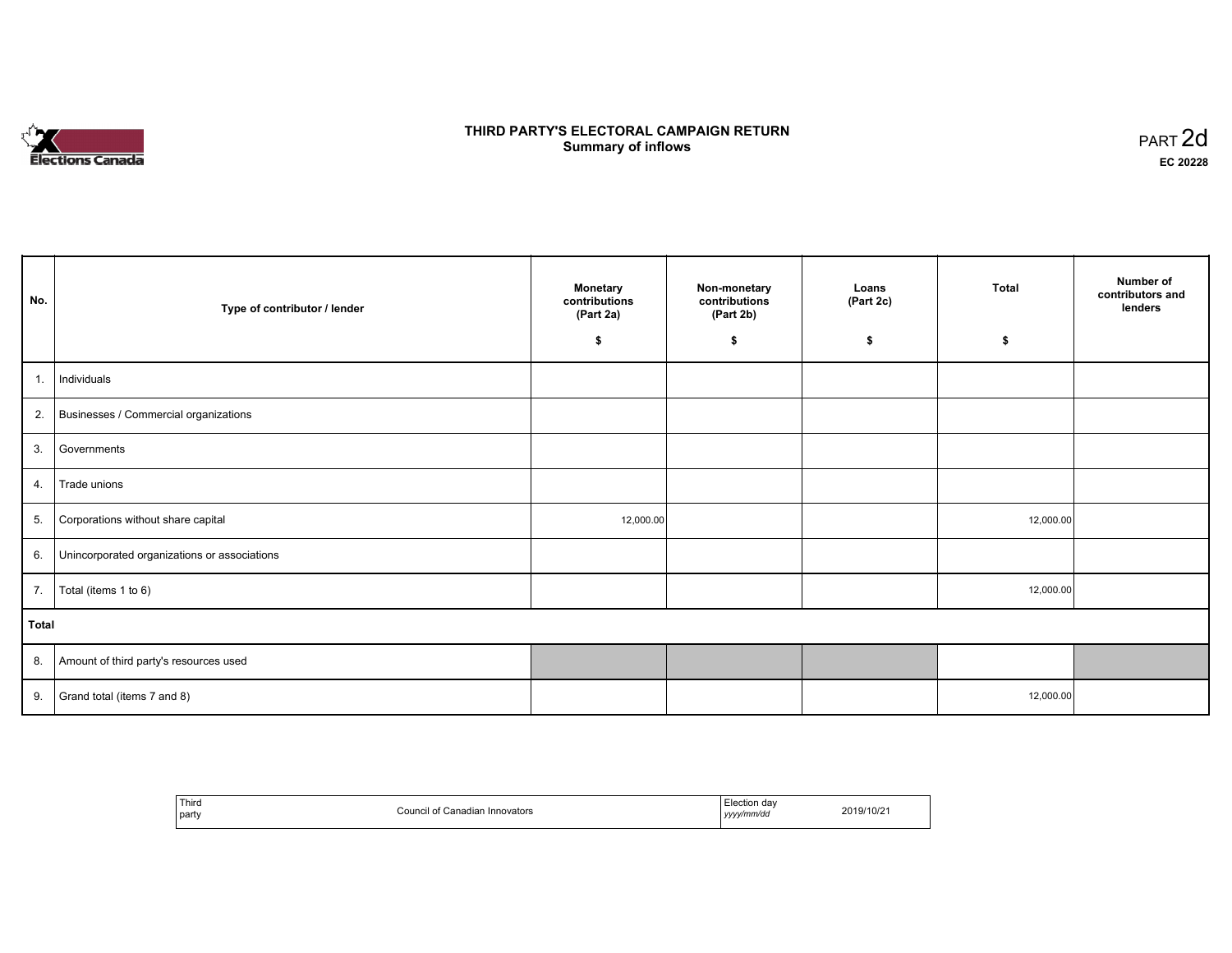

#### THIRD PARTY'S ELECTORAL CAMPAIGN RETURN Statement of expenses incurred for regulated activities that take place during the pre-election period (Only applicable to <sup>a</sup> fixed-date general election)

For <sup>a</sup> list of expense types, expense categories and expense subcategories, refer to Annex II in the Instructions.

| No. | Date<br>incurred<br>yyyy/mm/dd | <b>ED Code</b><br>$($ if applicable $)$ | Supplier | <b>Expense type</b> | <b>Expense</b><br>category | Expense<br>subcategory | <b>Starting date</b><br>of activity,<br>$ $ advertisement $ $ advertisement $ $<br>or survey<br>yyyy/mm/dd | <b>Ending date</b><br>of activity,<br>or survey<br>yyyy/mm/dd | Place of activity or<br>advertisement        | <b>Expense amount</b><br>\$ |
|-----|--------------------------------|-----------------------------------------|----------|---------------------|----------------------------|------------------------|------------------------------------------------------------------------------------------------------------|---------------------------------------------------------------|----------------------------------------------|-----------------------------|
|     |                                |                                         |          |                     |                            |                        |                                                                                                            |                                                               |                                              |                             |
|     |                                |                                         |          |                     |                            |                        |                                                                                                            |                                                               |                                              |                             |
|     |                                |                                         |          |                     |                            |                        |                                                                                                            |                                                               |                                              |                             |
|     |                                |                                         |          |                     |                            |                        |                                                                                                            |                                                               |                                              |                             |
|     |                                |                                         |          |                     |                            |                        |                                                                                                            |                                                               |                                              |                             |
|     |                                |                                         |          |                     |                            |                        |                                                                                                            |                                                               |                                              |                             |
|     |                                |                                         |          |                     |                            |                        |                                                                                                            |                                                               |                                              |                             |
|     |                                |                                         |          |                     |                            |                        |                                                                                                            |                                                               |                                              |                             |
|     |                                |                                         |          |                     |                            |                        |                                                                                                            |                                                               |                                              |                             |
|     |                                |                                         |          |                     |                            |                        |                                                                                                            |                                                               |                                              |                             |
|     |                                |                                         |          |                     |                            |                        |                                                                                                            |                                                               |                                              |                             |
|     |                                |                                         |          |                     |                            |                        |                                                                                                            |                                                               |                                              |                             |
|     |                                |                                         |          |                     |                            |                        |                                                                                                            |                                                               |                                              |                             |
|     |                                |                                         |          |                     |                            |                        |                                                                                                            |                                                               |                                              |                             |
|     |                                |                                         |          |                     |                            |                        |                                                                                                            |                                                               |                                              |                             |
|     |                                |                                         |          |                     |                            |                        |                                                                                                            |                                                               |                                              |                             |
|     |                                |                                         |          |                     |                            |                        |                                                                                                            |                                                               |                                              |                             |
|     |                                |                                         |          |                     |                            |                        |                                                                                                            |                                                               | Totals carried forward from previous page \$ |                             |
|     |                                |                                         |          |                     |                            |                        |                                                                                                            |                                                               | Total \$                                     |                             |

| Third<br>  party | 10 <sup>4</sup><br>11110071015 | uav | 019/10/2 | ∼∼<br>'аu |  |
|------------------|--------------------------------|-----|----------|-----------|--|
|------------------|--------------------------------|-----|----------|-----------|--|

равт $\,3$ а EC <sup>20228</sup>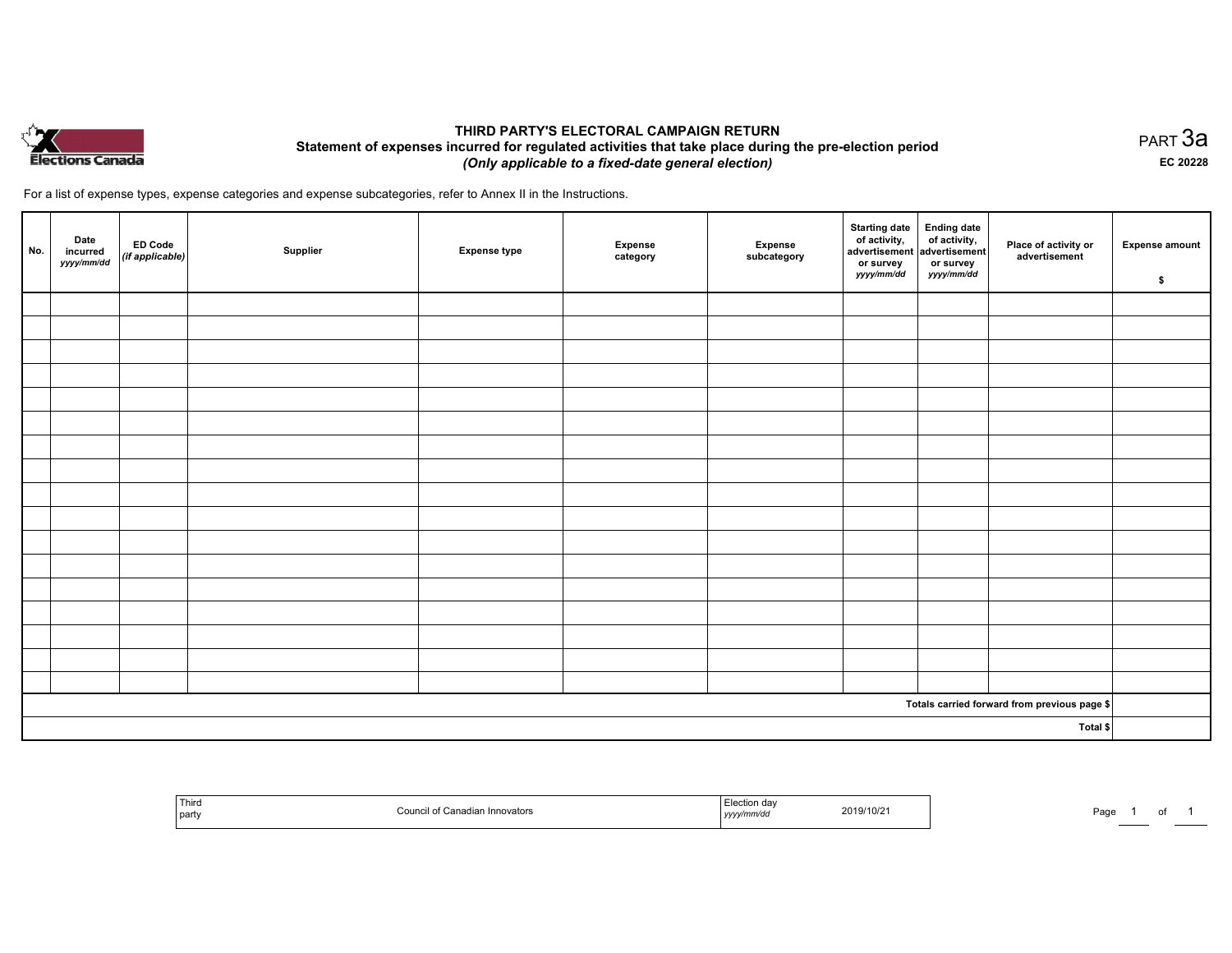

### THIRD PARTY'S ELECTORAL CAMPAIGN RETURN THIRD PARTT'S ELECTORAL CAMPAIGN RETURN<br>Statement of expenses incurred for regulated activities that take place during the election period PART 3b

EC <sup>20228</sup>

For <sup>a</sup> list of expense types, expense categories and expense subcategories, refer to Annex II in the Instructions.

| No.            | Date<br>incurred<br>yyyy/mm/dd | ED Code<br>(if applicable) | Supplier       | <b>Expense type</b> | <b>Expense</b><br>category | Expense<br>subcategory | <b>Starting date</b><br>of activity,<br>advertisement<br>or survey<br>yyyy/mm/dd | <b>Ending date</b><br>of activity,<br>advertisement<br>or survey<br>yyyy/mm/dd | Place of activity or<br>advertisement        | <b>Expense amount</b><br>\$ |
|----------------|--------------------------------|----------------------------|----------------|---------------------|----------------------------|------------------------|----------------------------------------------------------------------------------|--------------------------------------------------------------------------------|----------------------------------------------|-----------------------------|
| $\overline{1}$ | 2019/10/01                     |                            | Globe and Mail | Advertisement       | Ad in New Paper            | Advertising            | 2019/10/01                                                                       | 2019/10/05                                                                     | Globe and Mail                               | 11,300.00                   |
|                |                                |                            |                |                     |                            |                        |                                                                                  |                                                                                |                                              |                             |
|                |                                |                            |                |                     |                            |                        |                                                                                  |                                                                                |                                              |                             |
|                |                                |                            |                |                     |                            |                        |                                                                                  |                                                                                |                                              |                             |
|                |                                |                            |                |                     |                            |                        |                                                                                  |                                                                                |                                              |                             |
|                |                                |                            |                |                     |                            |                        |                                                                                  |                                                                                |                                              |                             |
|                |                                |                            |                |                     |                            |                        |                                                                                  |                                                                                |                                              |                             |
|                |                                |                            |                |                     |                            |                        |                                                                                  |                                                                                |                                              |                             |
|                |                                |                            |                |                     |                            |                        |                                                                                  |                                                                                |                                              |                             |
|                |                                |                            |                |                     |                            |                        |                                                                                  |                                                                                |                                              |                             |
|                |                                |                            |                |                     |                            |                        |                                                                                  |                                                                                |                                              |                             |
|                |                                |                            |                |                     |                            |                        |                                                                                  |                                                                                |                                              |                             |
|                |                                |                            |                |                     |                            |                        |                                                                                  |                                                                                |                                              |                             |
|                |                                |                            |                |                     |                            |                        |                                                                                  |                                                                                |                                              |                             |
|                |                                |                            |                |                     |                            |                        |                                                                                  |                                                                                |                                              |                             |
|                |                                |                            |                |                     |                            |                        |                                                                                  |                                                                                |                                              |                             |
|                |                                |                            |                |                     |                            |                        |                                                                                  |                                                                                |                                              |                             |
|                |                                |                            |                |                     |                            |                        |                                                                                  |                                                                                | Totals carried forward from previous page \$ |                             |
| Total \$       |                                |                            |                |                     |                            | 11,300.00              |                                                                                  |                                                                                |                                              |                             |

| Third<br>party | Innovators<br>υοι | ,,,,, | 2019/10/21 | Pag. |  |
|----------------|-------------------|-------|------------|------|--|
|----------------|-------------------|-------|------------|------|--|